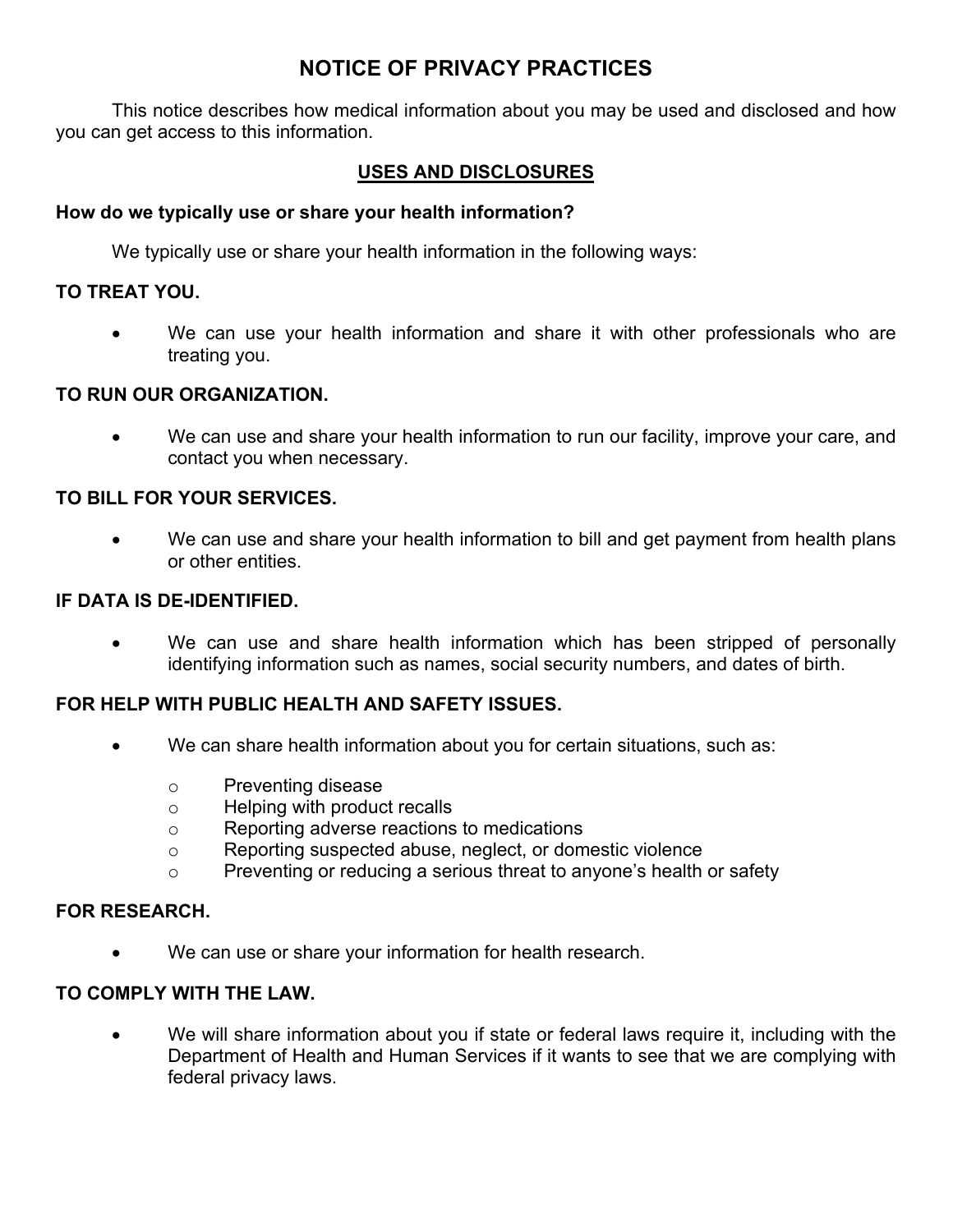### **RESPOND TO ORGAN AND TISSUE DONATION REQUESTS.**

• We can share health information about you with organ procurement organizations.

## **WORK WITH A MEDICAL EXAMINER OR FUNERAL DIRECTOR.**

• We can share health information with a coroner, medical examiner, or funeral director when an individual dies.

#### **ADDRESS WORKERS' COMPENSATION, LAW ENFORCEMENT, AND OTHER GOVERNMENT REQUESTS.**

- We can use or share health information about you:
	- o For workers' compensation claims;
	- o For law enforcement purposes or with a law enforcement official;
	- o With health oversight agencies for activities authorized by law;
	- o For special government functions, such as military, national security; and presidential protective services.

### **RESPOND TO LAWSUITS AND LEGAL ACTIONS.**

• We can share health information about you in response to a court or administrative order or in a response to a subpoena.

### **HOW ELSE CAN WE USE OR SHARE YOUR HEALTH INFORMATION?**

We are allowed or required to share your information in other ways – usually in ways that contribute to the public good, such as public health and research. We have to meet many conditions in the law before we can share your information for these purposes.

### **OUR RESPONSIBILITIES**

- We are required by law to maintain the privacy and security of your protected health information.
- We will let you know promptly if a breach occurs that may have compromised the privacy or security of your information.
- We must follow the duties and privacy practices described in this notice and give you a copy of it.
- We will not use or share your information other than as described here unless you tell us in writing that we can. If you tell us we can, you may change your mind at any time. Let us know in writing if you change your mind.

For more information, please visit: www.hhs.gov/ocr/privacy/hipaa/understanding/consumers/noticepp.html

### **Disclosure Requiring your Written Authorization**

We will obtain your written authorization to disclose your medical information as described below (other included disclosures may not be listed here). If you provide us with an authorization, you may revoke the authorization in writing, and this revocation will be effective for future disclosures of your medical information. However, the revocation will not be effective for information that we have already used or disclosed.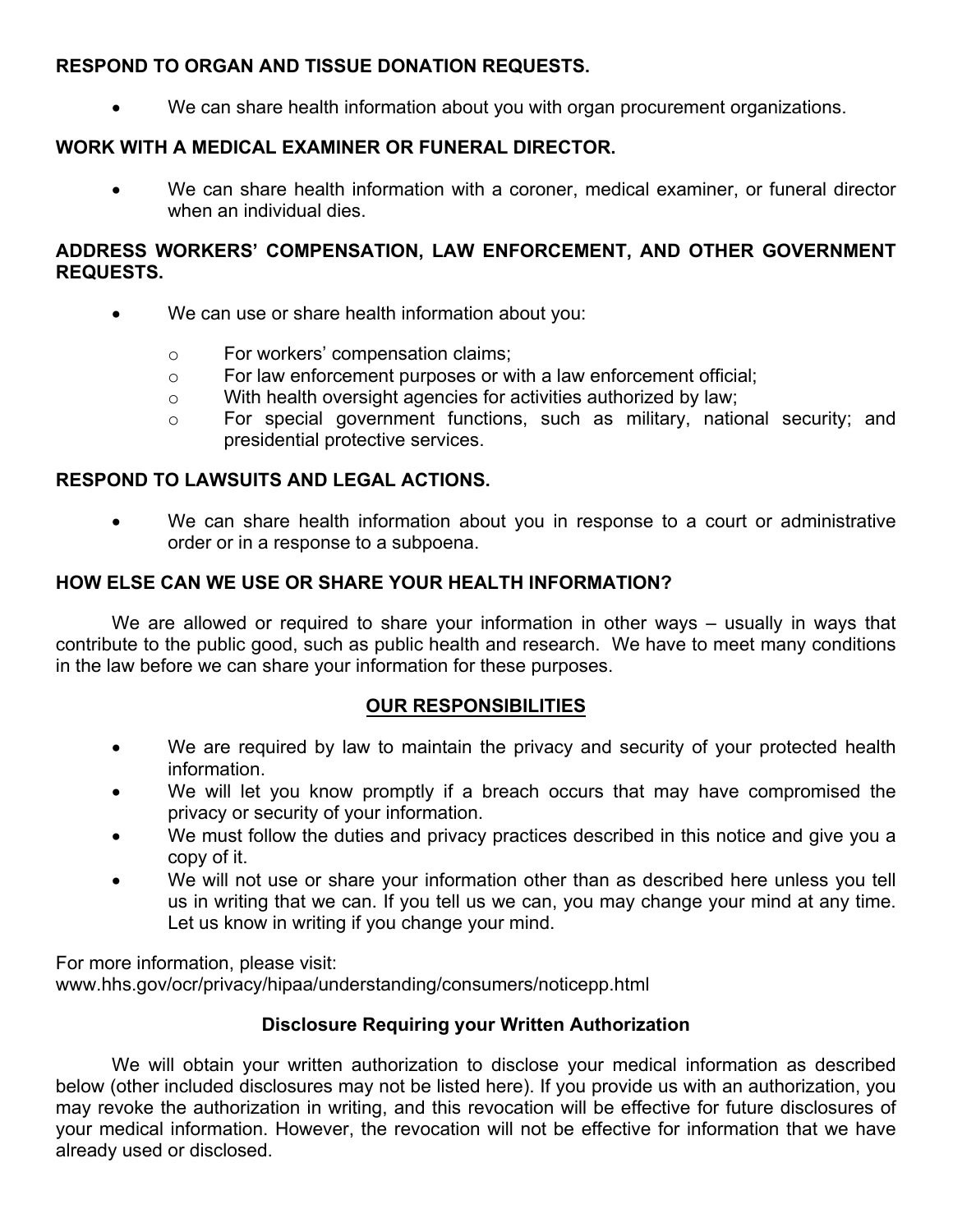### **Marketing & Sale of Medical Information**

• We will obtain your written authorization for most marketing activities and disclosures that constitute the sale of your medical information before disclosure.

### **Psychotherapy Notes**

We will obtain your written authorization for disclosure requests of your psychotherapy notes, as documented by your therapist, before disclosure.

### **YOUR RIGHTS**

When it comes to your health information, you have certain rights. This section explains your rights and some of our responsibilities to help you.

### **GET AN ELECTRONIC OR PAPER COPY OF YOUR MEDICAL RECORD.**

- You can ask to see or get an electronic or paper copy of your medical record and other health information we have about you. *Ask us how to do this.*
- We will provide a copy or a summary of your health information, usually within 30 days of your request. We may charge a reasonable, cost-based fee.

### **ASK US TO CORRECT YOUR MEDICAL RECORD.**

- You can ask us to correct health information about you that you think is incorrect or incomplete. *Ask us how to do this.*
- We may say "no" to your request, but we will tell you why in writing within 60 days.

### **REQUEST CONFIDENTIAL COMMUNICATIONS.**

- You can ask us to contact you in a specific way (for example, home or office phone) or to send mail to a different address.
- We will say "yes" to all reasonable requests.

### **ASK US TO LIMIT WHAT WE USE OR SHARE.**

- You can ask us **not** to use or share certain health information for treatment, payment, or our operations.
- We are not required to agree to your request and we may say "no" if it would affect your care.
- By choosing to participate in our health information exchange (HIE), you allow us to share your health information with all of the current and future providers in our network. We will not share your information outside of this network unless it is an emergency affecting your immediate needs or is clinically required.
- If you pay for a service or health care item out-of-pocket in full, you can ask us not to share that information with your health insurer for the purpose of payment or for our operations with your health insurer.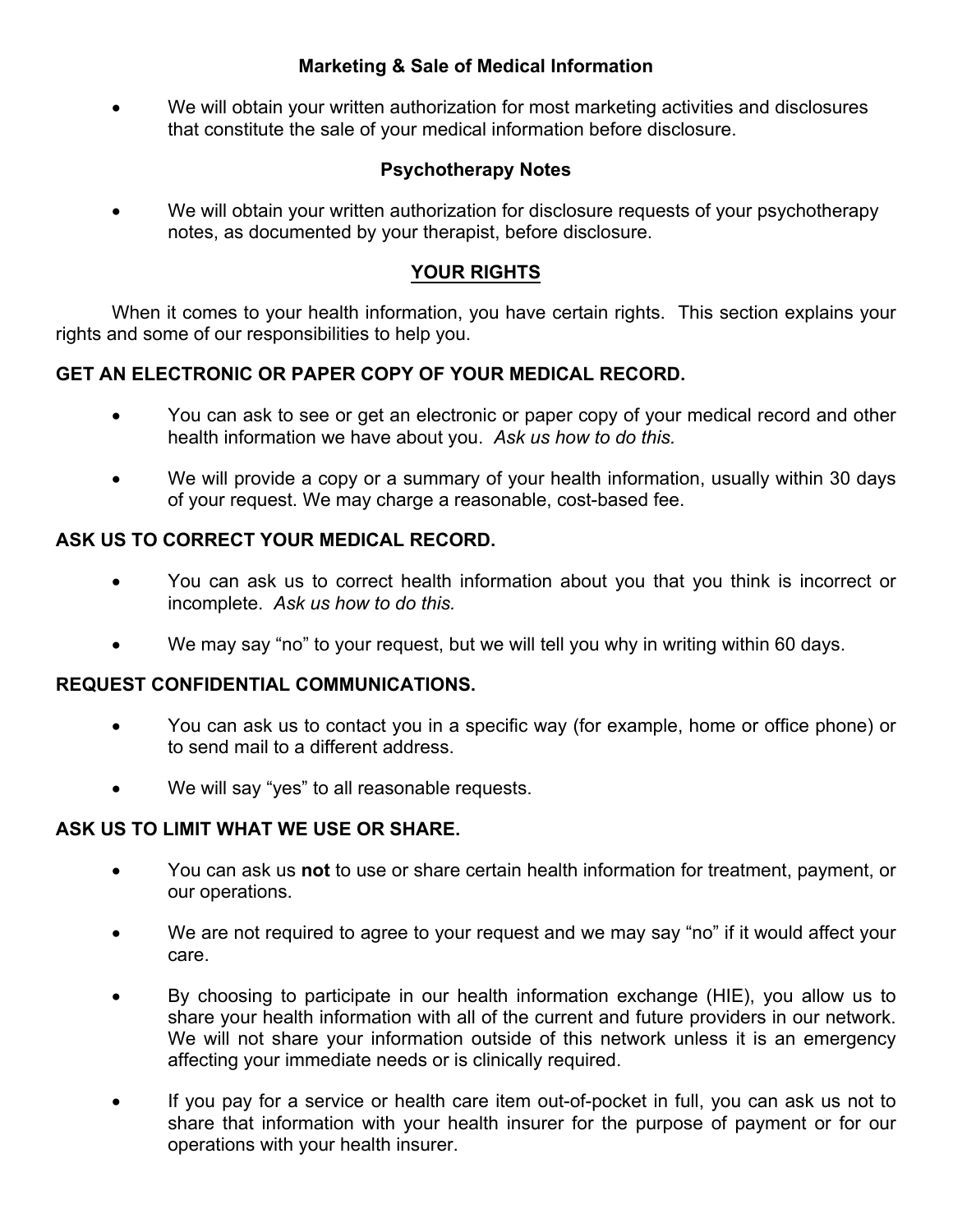We will say "yes" unless a law requires us to share that information.

#### **GET A LIST OF THOSE WITH WHOM WE HAVE SHARED INFORMATION.**

- You can ask for a list (accounting) of the times we have shared your health information up to six years prior to the date you ask, who we shared it with, and why.
- We will include all the disclosures except for those about treatment, payment, and health care operations, and certain other disclosures (such as any you asked us to make). We will provide one accounting a year for free, but will charge a reasonable, cost-based fee if you ask for another one within 12 months.

#### **GET A COPY OF THIS PRIVACY NOTICE.**

• You can ask for a paper copy of this notice at any time, even if you have agreed to receive the notice electronically. We will provide you with a paper copy promptly.

#### **CHOOSE SOMEONE TO ACT FOR YOU.**

- If you have given someone medical power of attorney or if someone is your legal guardian, that person can exercise your rights and make choices about your health information.
- We will make sure the person has this authority and can act for you before we take any action.

#### **FILE A COMPLAINT IF YOU FEEL YOUR RIGHTS ARE VIOLATED.**

- You can complain if you feel we have violated your rights by contacting us using the information on the last page of this Notice.
- You can file a complaint with the U.S. Department of Health and Human Services Office for Civil Rights by sending a letter to, calling, or visiting their website at:

200 Independence Avenue SW Washington, DC 20201 1 (877) 696-6775 www.hhs.gov/ocr/privacy/hipaa/complaints/

We will not retaliate against you for filing a complaint.

### **YOUR CHOICES**

For certain health information, you can tell us your choices about what we share. If you have a clear preference for how we share your information in the situations described below, talk to us. Tell us what you want us to do, and we will follow your instructions.

#### **YOU HAVE BOTH THE RIGHT AND THE CHOICE TO TELL US IF YOU ALLOW US TO SHARE OR INCLUDE YOUR INFORMATION:**

- With your family, close friends, and others involved in your care.
- In a disaster relief situation.